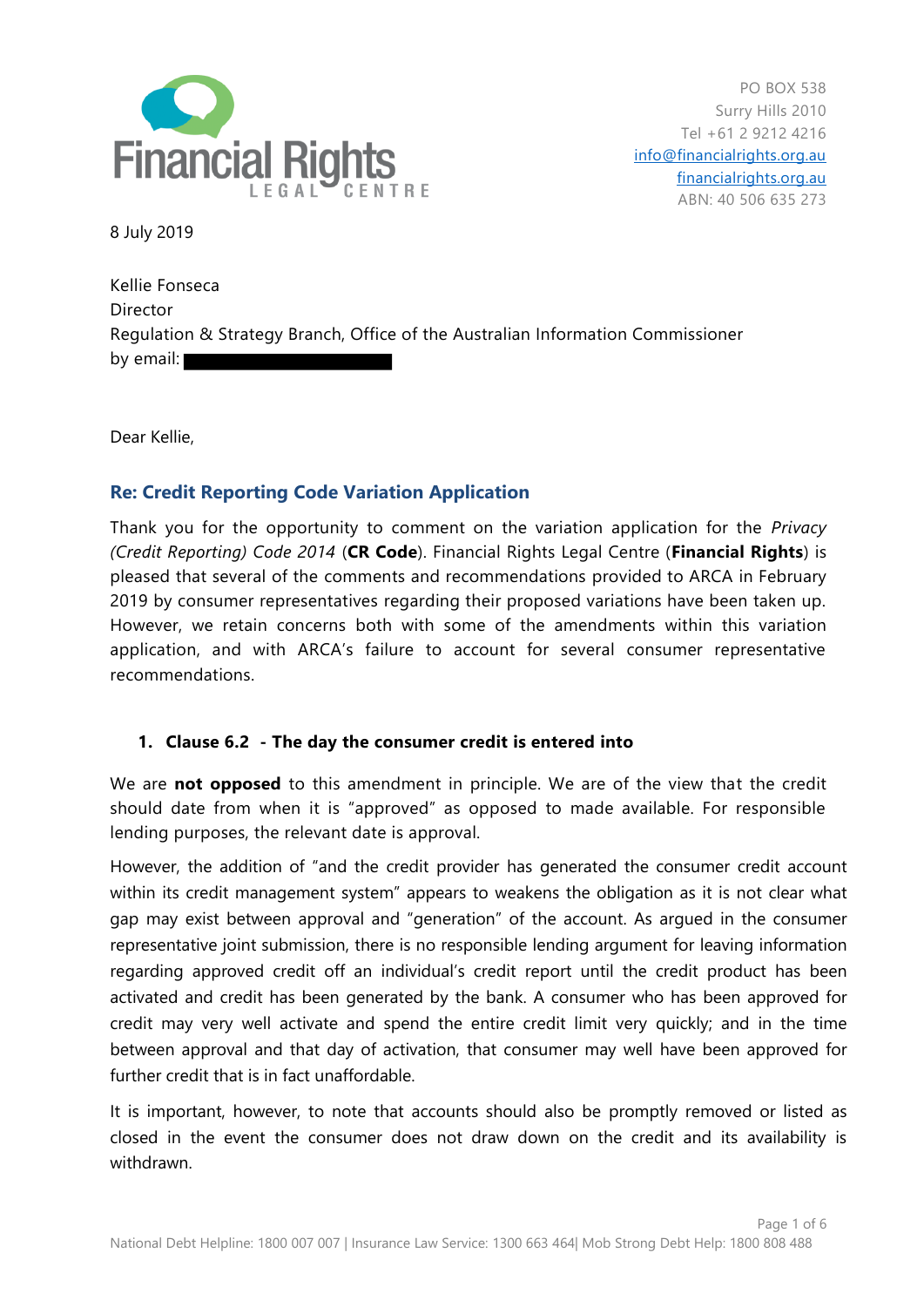The way the provisions are currently drafted, presumably to create some form of transitional arrangement, does not make sense. The two points in time overlap - one being the day of commencement of the varied code and the other being up to 12 months from the day of commencement.

## **2. Clause 8.1 & 8.2 – Repayment history information**

We **support** the change to ensure that RHI reflects all payments that have been made within the relevant period are taken into account in assessing the applicable information to be reported. This ensures both consistent reporting and provides appropriate incentive for consumers who have missed payment dates to catch up as soon as possible if they are in a position to do so.

We are **not supportive** of the proposed change from a '7' to an 'X' for the reporting of RHI 180+ days in arrears. To someone unfamiliar with RHI or accessing their credit report for the first time, a 7 following a 6 looks clearer than an X does. Further, we are concerned with the precedent that accepting such a change would make, given that the primary justification for the change is that the reporting of an 'X' rather than a '7' is already industry practice.

We are disappointed that many CRBs are already reporting an 'X' rather than a '7' on consumers' credit reports in contravention of the CR Code. We understand that the Australian Credit Reporting Data Standard (**data standard**) is inconsistent with the CR Code as it stands, and does indicate an 'X' for the reporting of RHI 180+ days in arrears. It is inappropriate that these two documents are inconsistent with one another, and that in instances of inconsistencies, CR Code subscribers can choose to simply disregard the Code.

Inconsistency between the data standard and the CR Code cannot be an excuse to amend the Code, particularly given that amendments to the CR Code involve consumer consultation while the data standard is solely industry-generated. While the proposed change from a 7 to an X is minor, we are concerned that accepting this amendment sets a precedent whereby inconsistency can be manufactured between the data standard and the CR Code through industry amendments to the data standard, and then that inconsistency used as justification to amend the Code to a position more favourable to industry and less favourable to consumers.

## **3. Clause 10.1 - Payment information**

We are **not opposed** to the amendment to delete the reference to replacing the overdue credit with new consumer credit. We note however that this leaves the Code without any reference to how new arrangement information (s6S of the Privacy Act) will be recorded. This is confusing for consumers who are likely to be reading the Code without crossreferencing the Act. Perhaps the relevant parts of s6S could be included as a note under this section instead.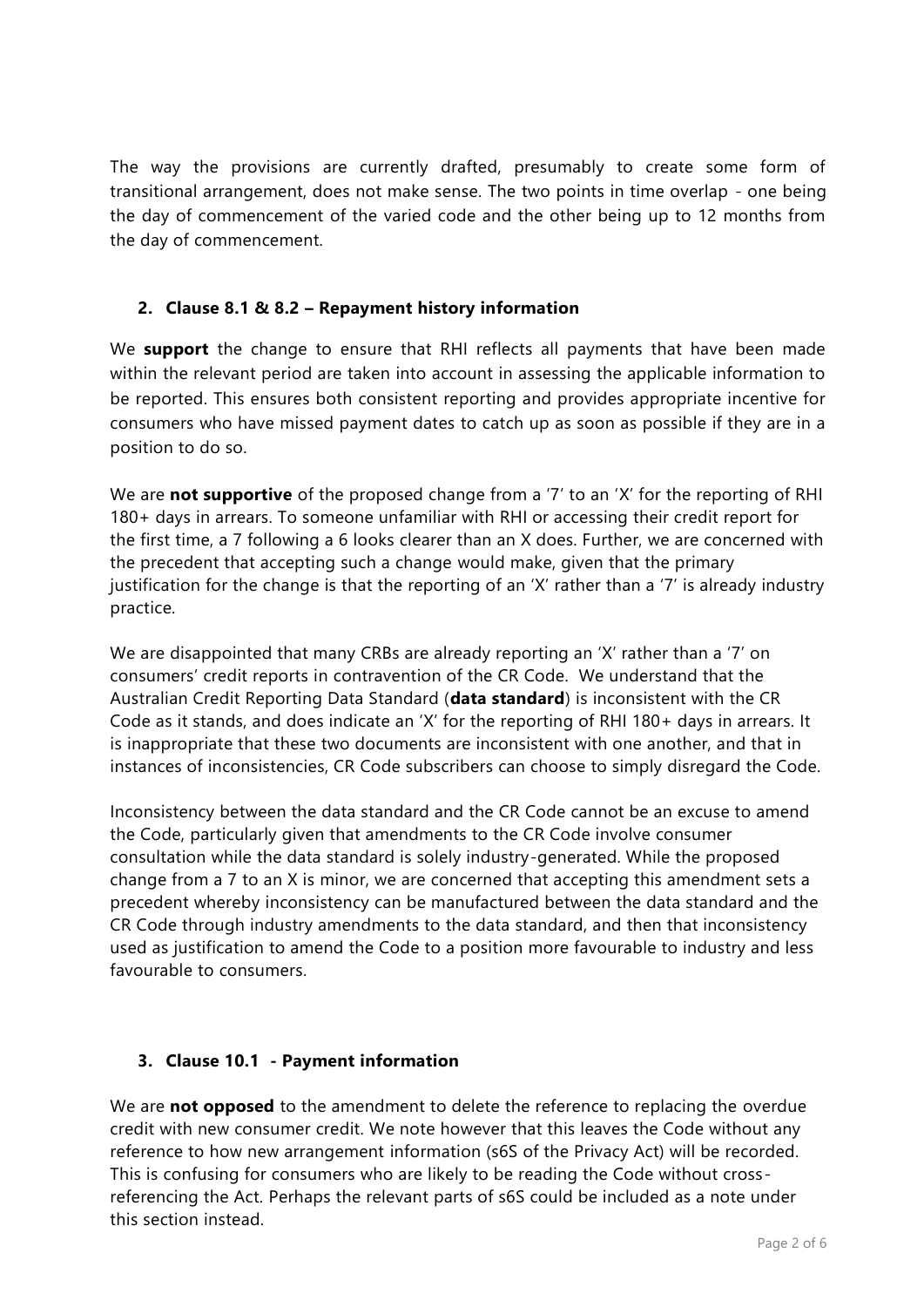## **4. Clause 11.1 & 11.2 Publicly available information**

We are **very supportive** of these amendments. It is vitally important that the protections afforded by the credit reporting provisions of the Privacy Act are not circumvented by the insertion of publicly available information that is potentially prejudicial and powerfully distorted by the context of being included in a credit report. We are pleased that ARCA have taken up our suggestions in relation to this provision.

## **5. Clause 12.2 New payment information in the context of a serious credit infringement**

We **support** this amendment as a necessary flow on from the change to clause 10.1 above. Again we note that this will be the only reference to new arrangement information in the Code.

# **6. Clause 17 CRB's able to pass on requests for ban and extensions of bans to other CRBs**

#### We **support** these amendments.

However, we argue that **CRB's should have even stronger obligations** to assist victims of fraud. Where there is a need to correct credit reporting information as a result of fraudulent activity, CRBs should have an obligation to act as an information hub, liaise with CPs and seek corrections on behalf of consumers.

## **7. Clause 19 Pre – ticked boxes do not indicate consent**

We **support** the proposed amendment to clarify that consumers seeking access to their credit reports must opt into receiving direct marketing information AND that pre-ticked consent boxes do not constitute adequate evidence of having opted in.

We have also suggested a clause along the following lines to address the type of misleading conduct identified by our own previous submissions and more recently the ACCC and are disappointed it was not taken up:

*"CRBs must not mislead consumers about their right to access their own credit reporting information for free, or about the differences in content between free and purchased reports; or indicate that exerting that right would negatively impact their creditworthiness."*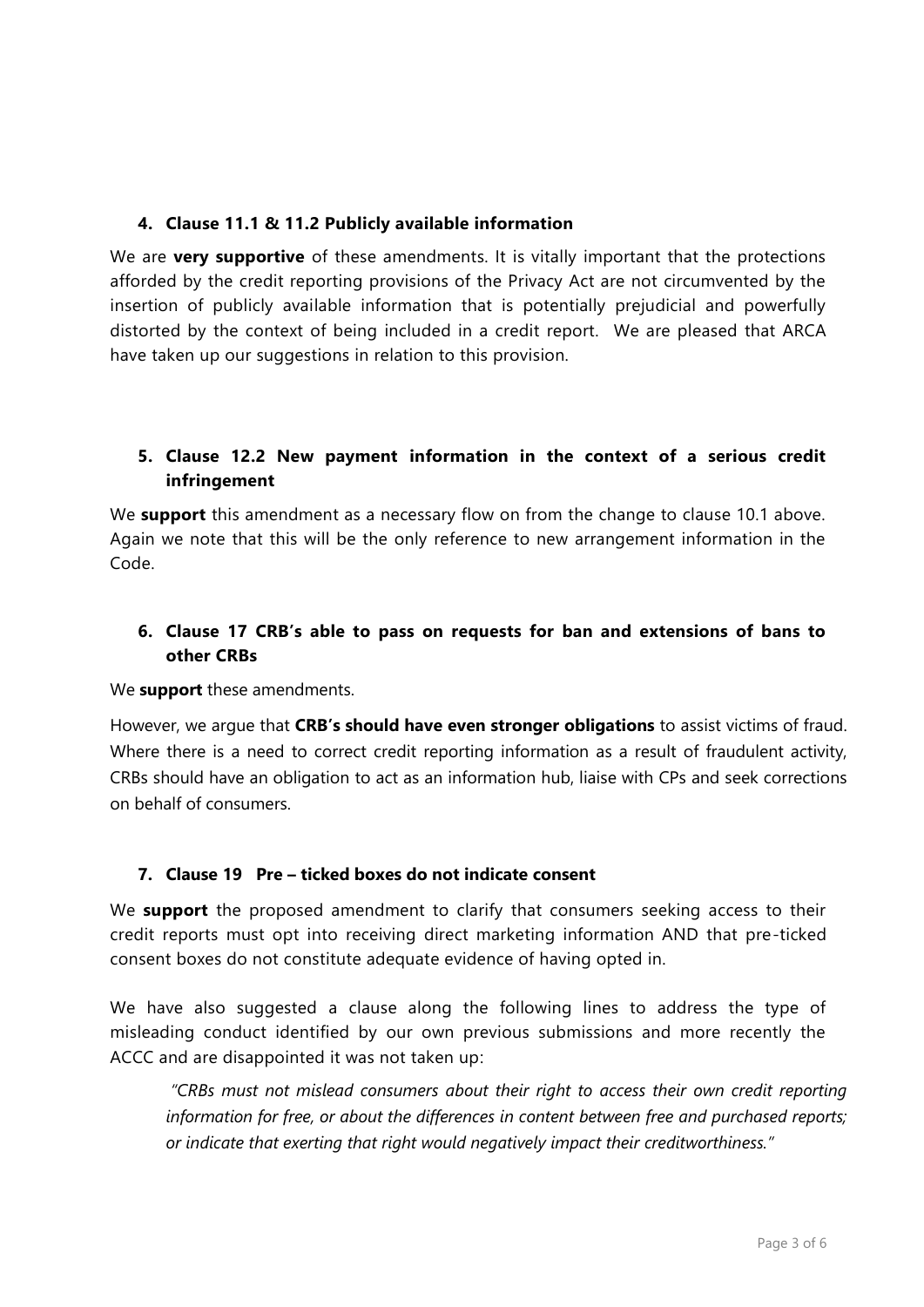We have additional suggestions to strengthen the CR Code in relation to gaining genuine consent from consumers in relation to direct marketing. We refer to the ACCC Rules statement on consent:

*"Consent must be unbundled with other directions, permissions, consents or agreements, and must not rely on default settings, pre-selected options, inactivity or silence."*

Accordingly we submit that the Code should specify that:

*"Consents should be presented in plain language and data recipients should be prevented from using:*

- *a) pre-ticked boxes;*
- *b) negative sentences;*
- *c) silence or inaction;*
- *d) illegible terms and legalese; or*
- *e) any other strategy meant to obscure the consent process."*

An even better option would be to **ban the sale of paid credit reports** completely. We note that several CRBs do not offer paid reports. In our view, CRBs should not offer paid reports at all and should include all relevant information in the free reports, including credit scores, and be able to provide those reports promptly upon request.

Allowing consumers to regularly review their data free of charge is a basic accountability mechanism which would both improve the integrity of the system and recognise consumer's essential ownership of data collected about them. The law permits an exception to privacy to improve the efficiency of the credit market. It does not follow that consumers should be able to be charged to look at their own information.

If the CR Code does not move to explicitly ban the sale of paid reports, at a minimum CRBs **should be obliged to include credit scores in all free credit reports** provided under the current free access rules.

### 8. **Clause 20.2 Timeframes for responding to consultation in relation to a correction request**

We **support** the amendments to Clause 20.2 to create sub-clauses (a) & (b). We submit that sub-clauses (c) and (d) provides too much leeway for response delays and **should be stronger**. In the case of (c) where the consultation request if made less than five business days before the end of the correction period it, the response should be provided within 10 days of the request. In the case of (d) there should be an ultimate backstop rather than simply "a reasonable timeframe" (for example 30 days from the request). Where the information sought cannot be provided within the period set, the listing should be corrected as requested by the person to whom the information relates. People should not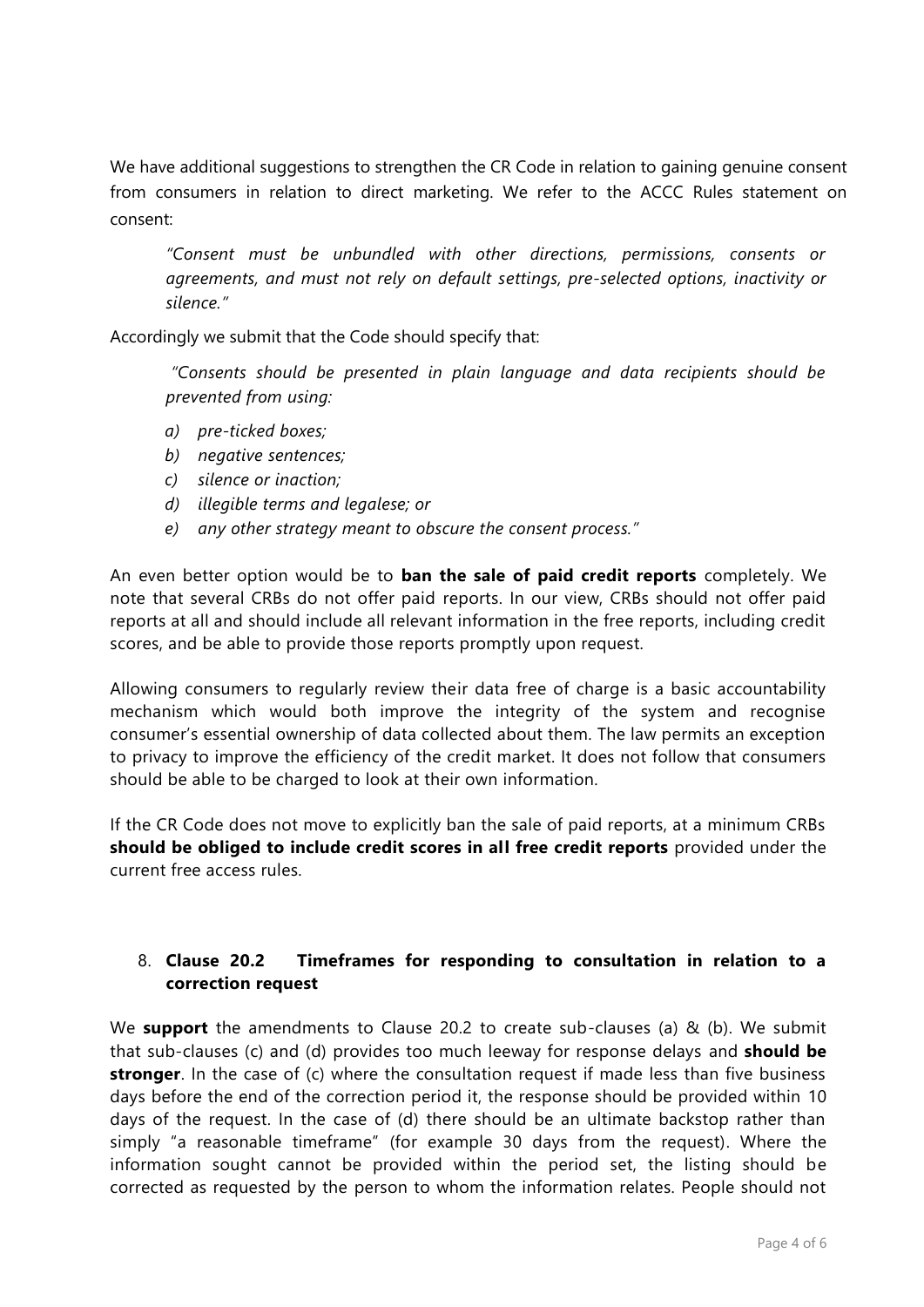be able to be prejudiced indefinitely by CPs and CRB who cannot locate appropriate records, or cannot do so in a timely fashion. This would require amendment of 20.3 also.

We also propose that there should be a **tighter timeframe** for situations where a CRB can identify that information must be corrected without the need to consult and CP. For example, where records have been incorrectly matched and a consumer can provide adequate evidence to establish that this has occurred, or where a CRB has included publicly available information that does not correctly pertain to their record (for example, a judgment against a different person of the same name). We submit that in such cases the CRB should be required to correct the record within 3 days of having received reasonable evidence from the affected consumer.

#### **9. Clause 20.4 Reasonable steps to correct information**

We **support** the amendments to clause 20.4.

#### **10. Clause 21.1 Complaints**

We **support** the amendments to clause 21.1. However we submit that the Code should explicitly set out basic principles for Internal Dispute Resolution (IDR) processes for CRBs, similar to how the Code of Banking Practice and the Life Insurance Code of Practice set out basic IDR requirements of their subscribers.

## **11. Clause 24.3 Regular independent reviews**

We support the amendment of Cluse 24.3 to ensure there are regular independent reviews of the Code to ensure that it keeps pace with rapidly developing technology and addresses emerging consumer issues as they arise.

We would be grateful for the opportunity to meet with you in order to discuss our outstanding concerns with the proposed variations to the CR Code and ensure that the CR Code provides an adequate level of consumer protection.

We look forward to your positive response to this matter.

Yours faithfully,



Karen Cox Chief Executive Officer